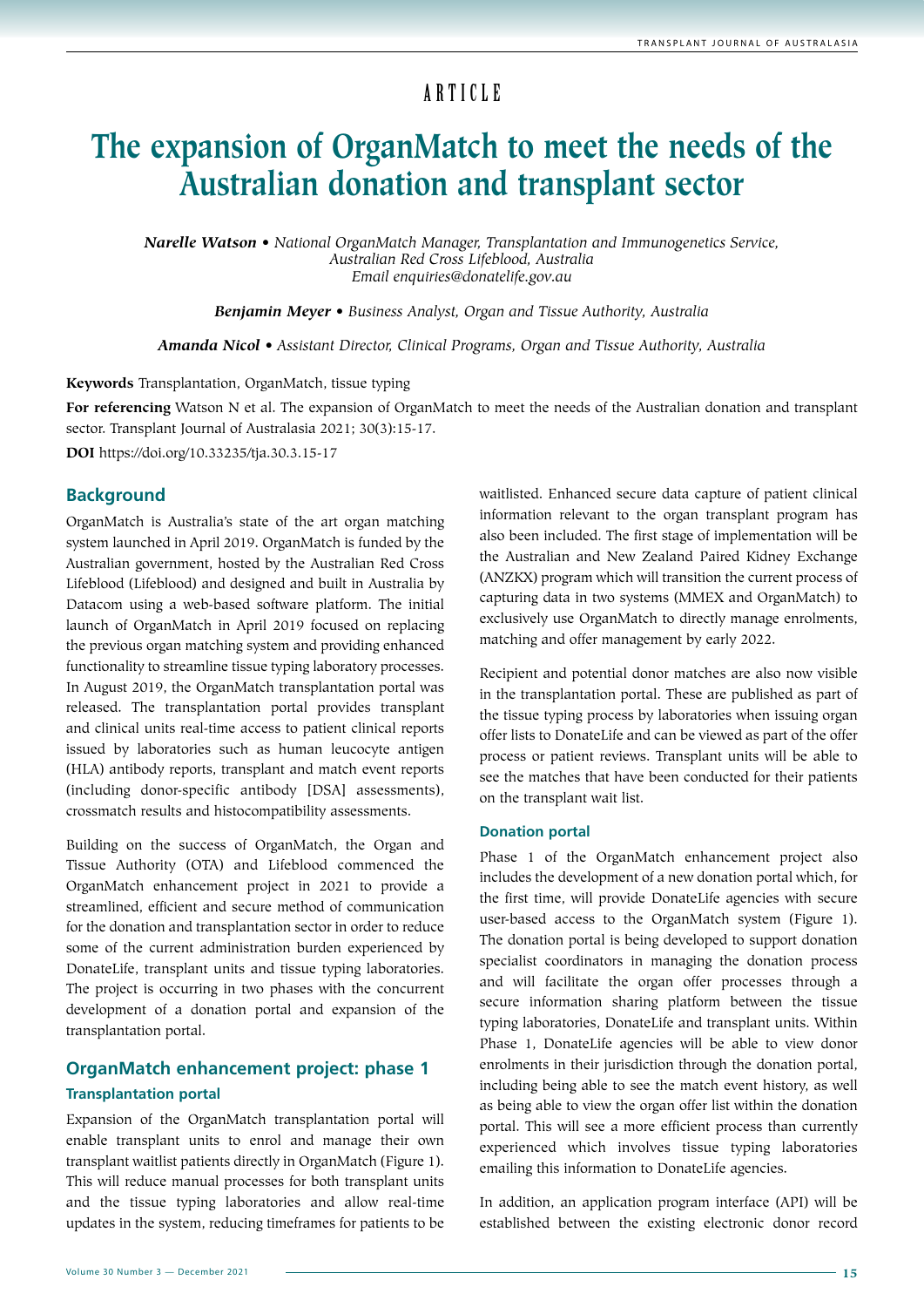

*Figure 1. OrganMatch enhancement project deliverables Phase 1*

(EDR) system and OrganMatch which will enable a real-time transfer of data from the EDR to OrganMatch. Within Phase 1, the interface will automate the donor enrolment within OrganMatch, as well as the calculation of the Kidney Donor Profile Index (KDPI). This is expected to greatly reduce the amount of manual processing required by both the DonateLife agencies and the tissue typing laboratories.

#### **Stakeholder consultation**

Clinical engagement and input have been a crucial element of the project so that OrganMatch enhancements are developed to meet the needs of each organ transplant group. Stakeholder consultation has included organ-specific clinical workshops and has involved working with the Transplantation Society of Australia and New Zealand (TSANZ) organ advisory committees, DonateLife agencies and national tissue typing laboratories. In addition, each Australian transplant unit was offered the opportunity to provide a nominee to become OrganMatch experts in their unit when the implementation phase occurs in 2022. This provides a unique opportunity for a nurse or doctor to be involved in a national project.

The implementation of Phase 1 of the OrganMatch enhancement project will involve a national virtual roadshow where state-based group training sessions will be provided to all OrganMatch users. These recorded sessions and supporting guides and documentation will be available on the OrganMatch website to access when suitable for users; however, we encourage participation in the live training as it will an opportunity for direct contact with the OrganMatch

team and any questions or feedback can be provided. Phase 1 implementation commenced on 16 November with the ANZKX program implementation of the enhancements to the transplantation portal.

#### **OrganMatch enhancement project: phase 2**

Phase 2 of the OrganMatch enhancements will focus on streamlining the allocation and acceptance of organs in real-time and will allow for transplant units and DonateLife to communicate securely through the donation and transplantation portals (Figure 2). This will further streamline processes that are often time-limited and conducted out of business hours.

Additionally, Phase 2 will continue to build on the API between the EDR and OrganMatch. This includes facilitating the secure sharing of the EDR donor chart between DonateLife and transplant units when making organ offers. Currently the donor chart is provided to transplant units as a large PDF document which can be difficult to navigate. The electronic provision of the donor chart through the API will provide the full donor chart with the ability for transplant units to tailor donor clinical information by organ group. All clinical data that is currently provided to transplant units by DonateLife will still be included; however, it will be much easier to navigate and can be tailored to meet clinician or transplant unit needs. This allows for multiple opportunities for streamlining the offer processes to reduce current timeframes and administrative burdens.